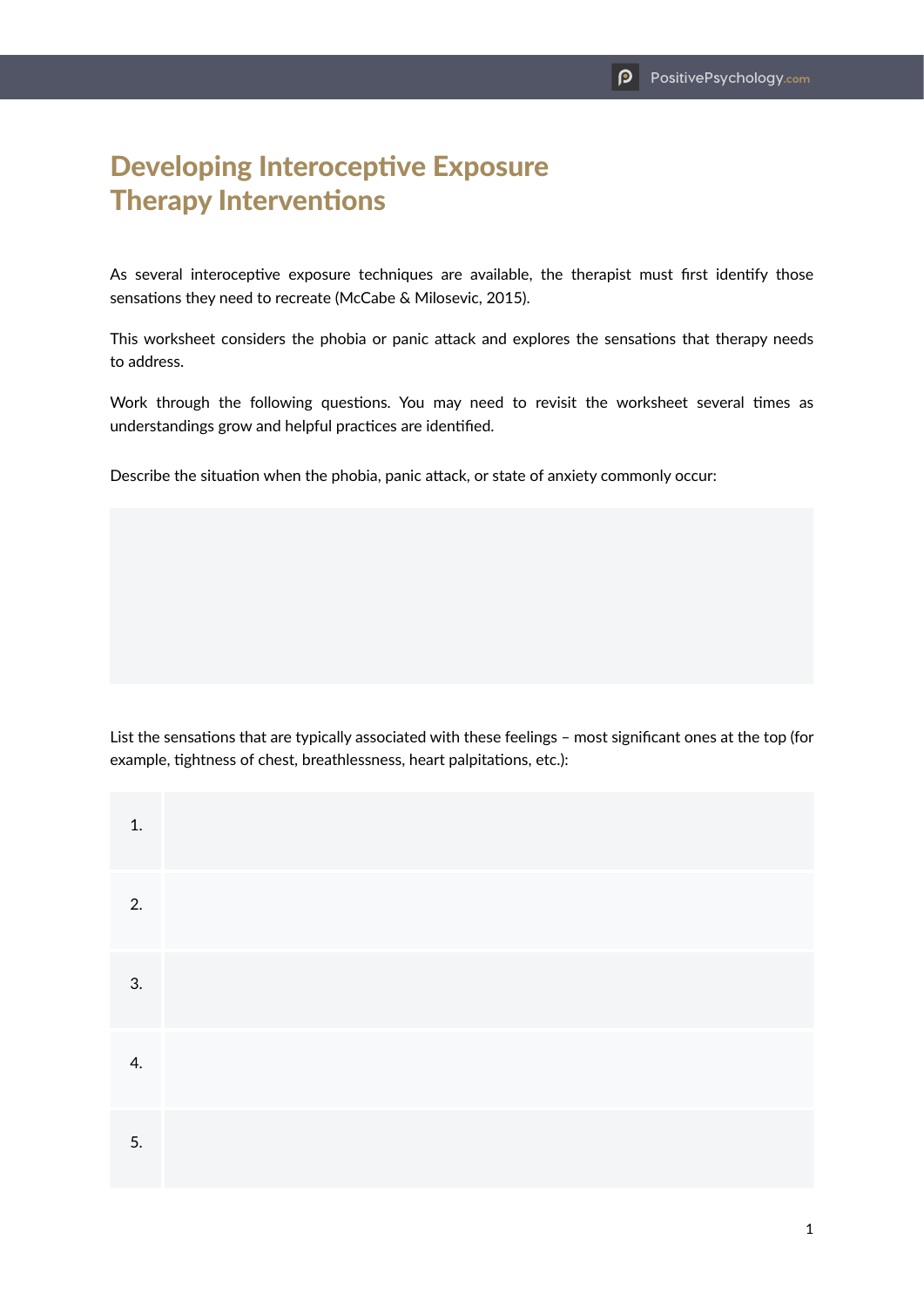Consider the following techniques (and any others) and record those that can recreate the sensations:

- Hyperventilating
- Breathing through a straw
- Running in place and step-ups
- Muscle tensing
- Spinning
- Head shaking

|    | <b>Sensations</b> | Possible techniques |
|----|-------------------|---------------------|
| 1. |                   |                     |
| 2. |                   |                     |
| 3. |                   |                     |
| 4. |                   |                     |
| 5. |                   |                     |

## List the possible techniques in order. The easiest one at the top:

| 1  |  |  |  |
|----|--|--|--|
| 2. |  |  |  |
| 3. |  |  |  |